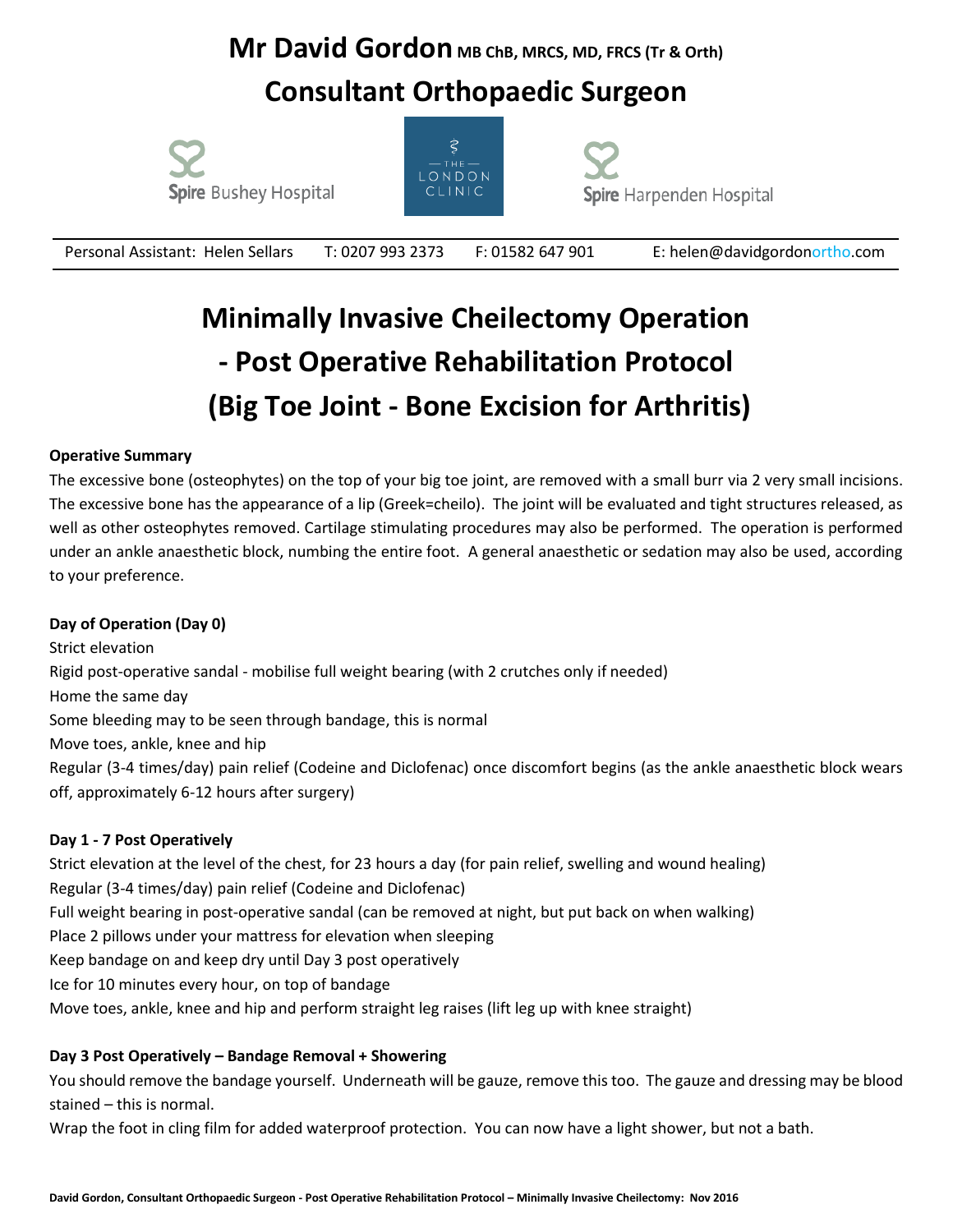## **Cheilectomy: Post Operative Rehabilitation Protocol**

#### **Day 3 Post Operatively – Normal Shoe and Start Rehabilitation Exercises**

You can now try and wear a normal shoe if you feel comfortable enough It will need to be a generous fit ie a lace up shoe If you cannot get into a normal shoe, continue to wear the post-operative sandal Continue full weight bearing Start Rehabilitation Exercises (see below, 5 times / day) – this is in order to preserve as much movement gained during the operation as possible

#### **Day 8 - 14 Post Operatively**

Elevation only if swelling Resume normal activities as discomfort and swelling allow

#### **Rehabilitation Exercises – Day 3 Post Operatively** (5 times / day)

Big Toe Joint Exercises : Aim – To restore big toe joint movements

1. Seated heel raises x 20: Sit with foot flat on floor, knees bent 90° keeping toes on floor, raise heel to the limit of pain and return. Bend your knee more than 90<sup>°</sup> if you feel comfortable to do so, this will bend the toe more.

- 2. Toe lifts x 20: Sit with foot flat on floor, raise toe as far as possible to ceiling and return
- 3. Toe bends x 20: Sit with toes resting over the edge of a phone book, bend toes towards the floor
- 4. Toe pulls x 20: Pull toe up with hand to pain and hold for 3 seconds, relax
- 5. Toe pushes x 20: Push toe down with hand to pain and hold for 3 seconds, relax

#### **Rehabilitation Exercises - After 1 week Post Operatively (or sooner if you are able)** (5 times / day)

6. Standing both heel raises x 20: Stand close to a wall for balance, raise heels to the limit of toe pain and hold for 3 seconds 7. Standing single heel raises x 20: Stand close to a wall for balance, stand on one leg, raise heel to the limit of toe pain and hold for 3 seconds

8. Continue exercise 3, 4 and 5

Ankle and Calf Exercises : Aim – To maintain muscle tone, strength and mobility Ankle and Calf: ankle plantar flexion (tip toe position) and dorsiflexion (bring foot up), strengthening of the peroneal muscles (bring foot out to the side)

Gait training: Optimise load distribution for the whole foot focusing on weight bearing of the first MTP (big toe) joint and hallux (big toe)

#### **Returning to Work**

Sedentary jobs: Return after 1 week, if able to maintain foot elevated at level of waist Standing/walking jobs: Return after 2-4 weeks, but may be sooner depending on comfort and swelling Manual/labouring jobs: Return after 4-6 weeks, but may be sooner depending on comfort and swelling